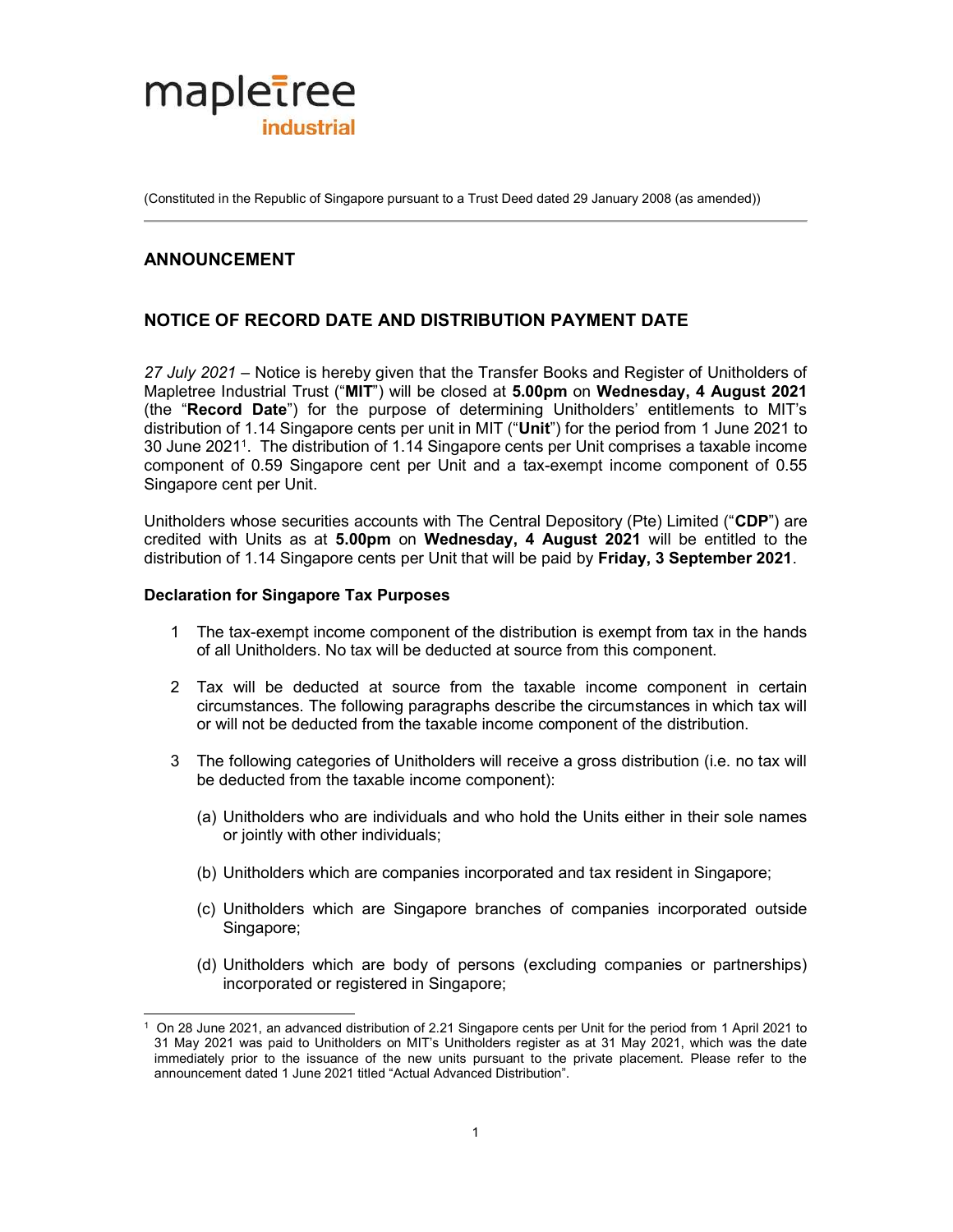- (e) Unitholders which are international organisations that are exempt from tax on such distributions by reason of an order made under the International Organisations (Immunities and Privileges) Act (Cap. 145); and
- (f) Unitholders which are real estate investment trust exchange-traded funds which have been accorded the tax transparency treatment.
- 4 To receive a gross distribution, Unitholders in category 3(b) to 3(f) above must complete a prescribed form – the "Declaration for Singapore Tax Purposes Form" ("Form  $A$ ").
- 5 These categories of Unitholders, unless they are exempt from tax because of their own circumstances, will have to pay income tax subsequently at their own applicable tax rates.
- 6 Unitholders in category 3(a) are not required to submit any form. The gross distribution received by these Unitholders (irrespective of their tax residence status) is exempt from tax. However, this tax exemption does not apply to such Unitholders in respect of distribution derived by them through a partnership in Singapore or from the carrying on of a trade, business or profession.
- 7 Tax at the reduced rate of 10% will be deducted from the distribution made to Unitholders which are:
	- (a) foreign non-individual; and
	- (b) qualifying non-resident fund.
- 8 A foreign non-individual is one who is not a resident of Singapore for income tax purposes and:
	- (a) who does not have any permanent establishment in Singapore; or
	- (b) who carries on any operation through a permanent establishment in Singapore, where the funds used to acquire the Units are not obtained from that operation.
- 9 A qualifying non-resident fund is one that qualifies for tax exemption under section 13CA, 13X or 13Y of the Income Tax Act that is not a resident of Singapore for income tax purposes and:
	- (a) does not have any permanent establishment in Singapore (other than a fund manager in Singapore); or
	- (b) carries on any operation through a permanent establishment in Singapore (other than a fund manager in Singapore), where the funds used to acquire the Units are not obtained from that operation.
- 10 To receive the distribution net of tax deducted at 10%, Unitholders in categories 7(a) and (b) are required to complete Form A.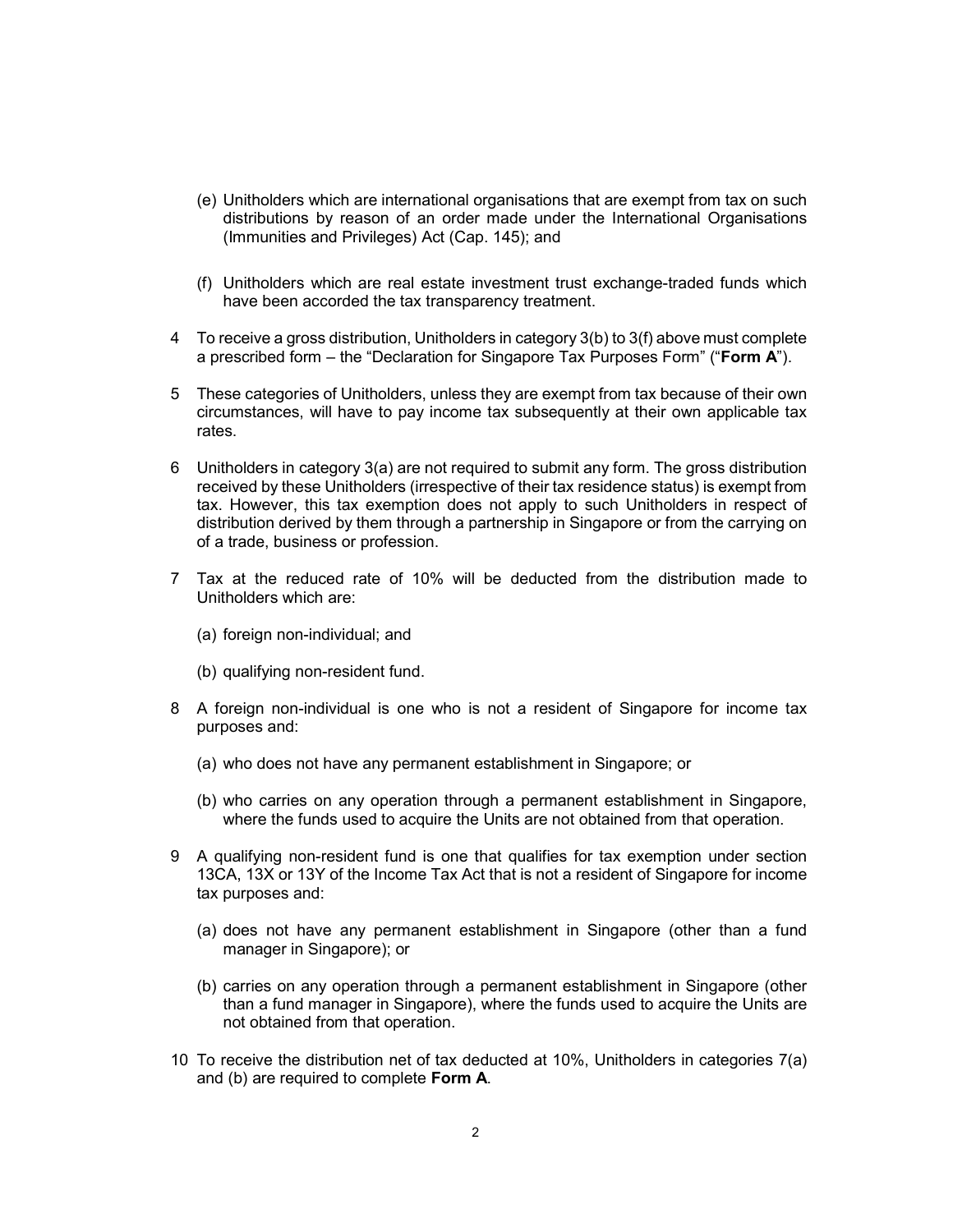- 11 Beneficial owners of Units who hold Units through depository agents will receive:
	- (a) gross distribution if they are persons described in categories 3(a) to 3(f); and
	- (b) distribution net of tax deducted at 10% if they are Unitholders described in categories 7(a) and (b) above.
- 12 To receive gross distribution and distribution net of tax deducted at 10%, depository agents are required to complete the "Declaration by Depository Agents for Singapore Tax Purposes Form" ("Form B") and its annexes.
- 13 Form A and Form B (and its annexes) will be sent to Unitholders and depository agents respectively, by MIT's unit registrar (the "Unit Registrar"), Boardroom Corporate & Advisory Services Pte. Ltd. located at 50 Raffles Place #32-01 Singapore Land Tower, Singapore 048623, on or around Friday, 6 August 2021.
- 14 Unitholders (Form A) and the depository agents (Form B and its annexes) will have to ensure that their duly completed forms are received by the Unit Registrar by 5.00pm on Friday, 20 August 2021. Failure to comply with any of these requirements will render Form A and Form B invalid and the Trustee and the Manager of MIT will be obliged to deduct tax at the rate of 17% from the distribution.
- 15 Unitholders who hold Units under the Central Provident Fund Investment Scheme and the Supplementary Retirement Scheme do not have to return any form. They will receive gross distribution.

#### Declaration in Income Tax Return

This distribution is considered as income for the year 2022. Beneficial owners of the distribution, other than those who are exempted from tax on the distribution or who are entitled to the reduced tax rate of 10%, are required to declare the gross amount of the taxable income component of the distribution as taxable income in their Singapore income tax return for the year of assessment 2023.

#### Important Reminder

Unitholders and depository agents must complete and return Form A or Form B (and its annexes) to the Unit Registrar's office by 5.00pm on Friday, 20 August 2021 in order to receive the distribution either at gross or at net (after deduction of tax at 10%) as described above.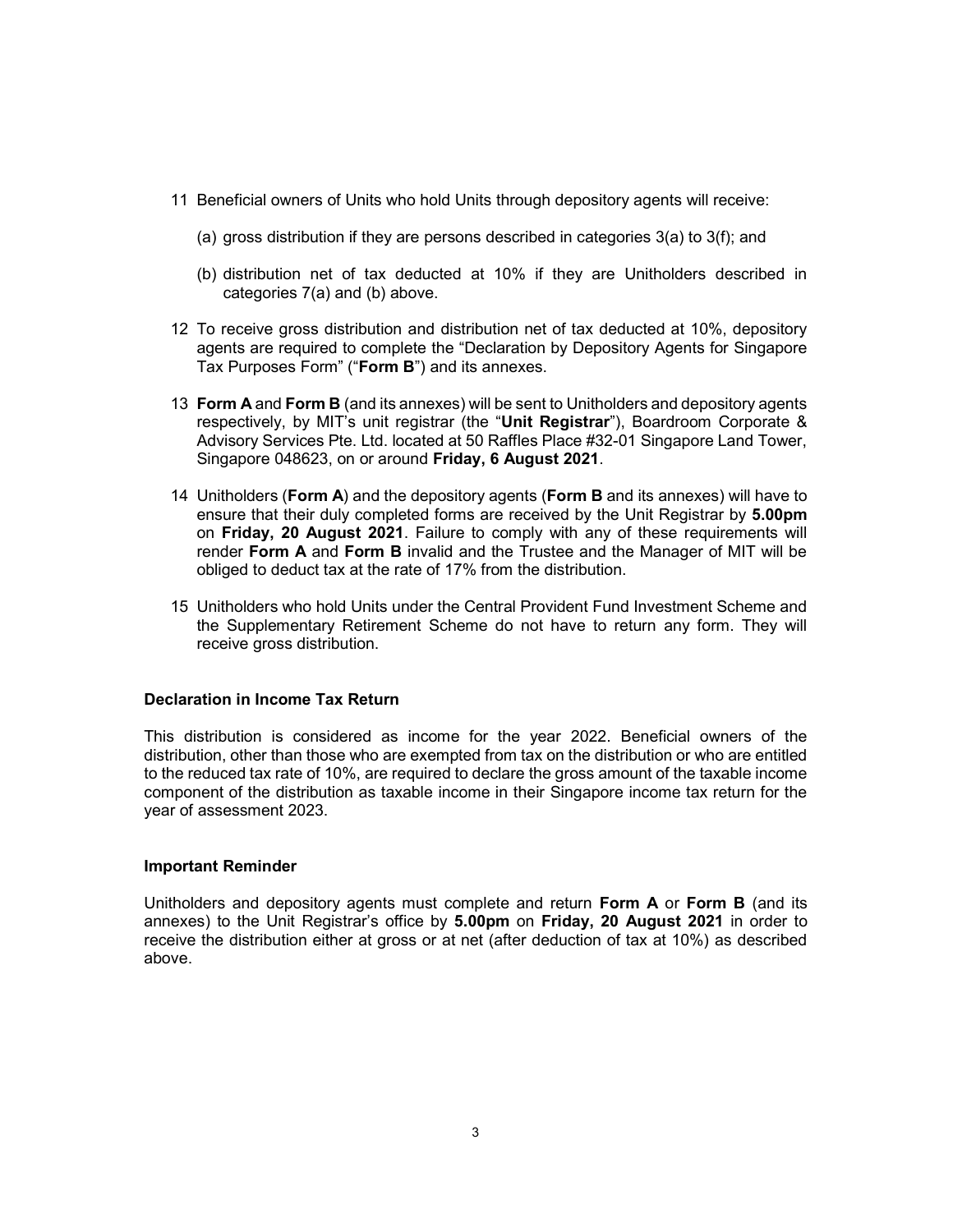### Important Dates

| <b>Date</b>                     | <b>Event</b>                                                                                                                                                                                                                                                           |
|---------------------------------|------------------------------------------------------------------------------------------------------------------------------------------------------------------------------------------------------------------------------------------------------------------------|
| 5.00pm, Monday 2 August 2021    | Last day of trading on "cum" basis                                                                                                                                                                                                                                     |
| 9.00am, Tuesday 3 August 2021   | Units will be traded ex-distribution                                                                                                                                                                                                                                   |
| 5.00pm, Wednesday 4 August 2021 | Closure of MIT's Transfer Books and Register of<br>Unitholders                                                                                                                                                                                                         |
| 5.00pm, Friday 20 August 2021   | Unitholders and depository agents must have<br>completed and returned Form A or Form B, as<br>applicable, to the Unit Registrar (Boardroom<br>Corporate & Advisory Services Pte. Ltd. located<br>at 50 Raffles Place #32-01 Singapore Land<br>Tower, Singapore 048623) |
| Friday, 3 September 2021        | Payment of distribution                                                                                                                                                                                                                                                |

Should Unitholders have any queries in relation to these procedures, please do not hesitate to contact:

Melissa TAN Director, Investor Relations Tel: +65 6377 6113 Email: melissa.tanhl@mapletree.com.sg

CHENG Mui Lian Manager, Investor Relations Tel: +65 6377 4536 Email: cheng.muilian@mapletree.com.sg

Or visit MIT's website at www.mapletreeindustrialtrust.com

By order of the Board Wan Kwong Weng Joint Company Secretary Mapletree Industrial Trust Management Ltd. (Company Registration No. 201015667D) As Manager of Mapletree Industrial Trust